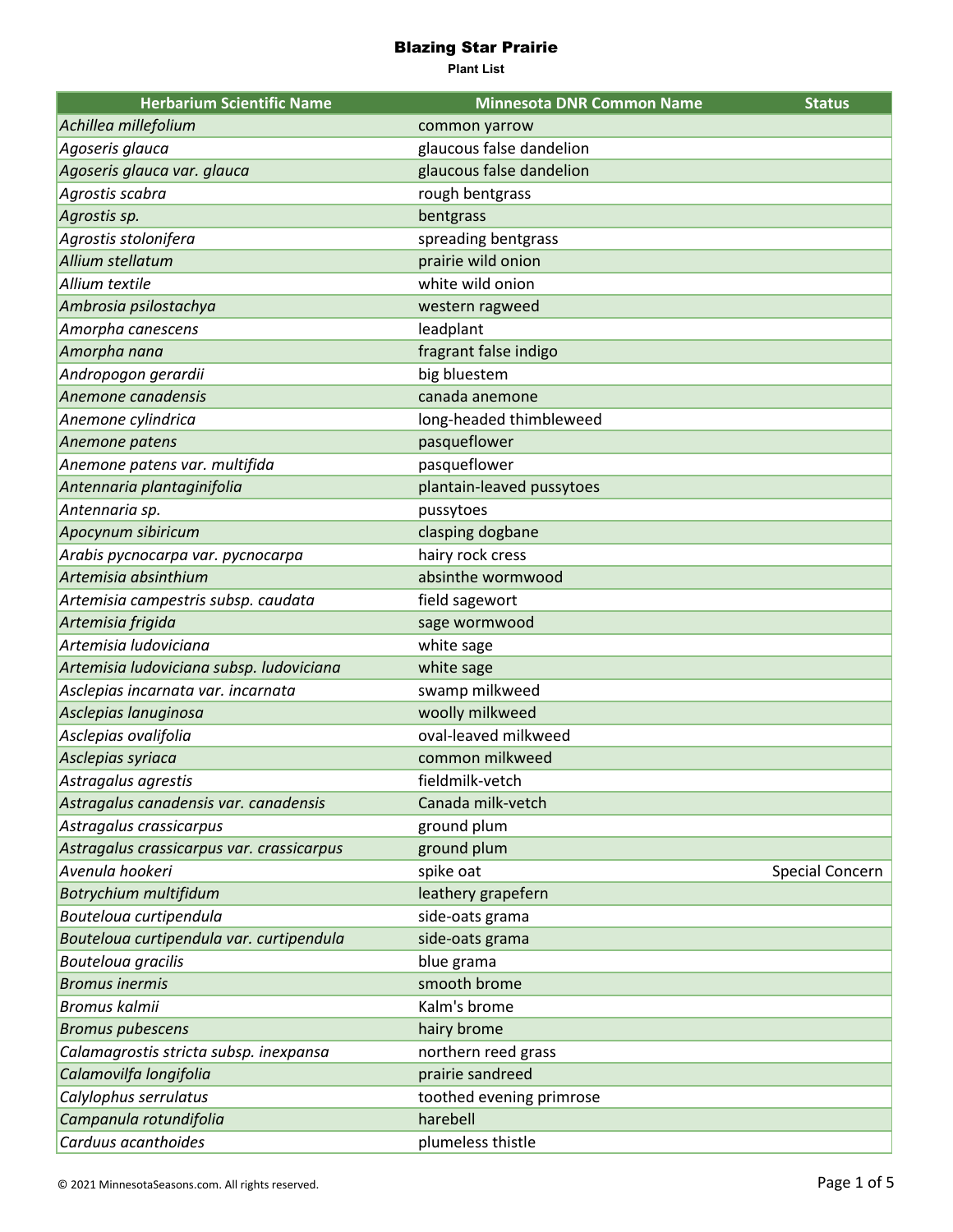| <b>Herbarium Scientific Name</b>          | <b>Minnesota DNR Common Name</b> | <b>Status</b>          |
|-------------------------------------------|----------------------------------|------------------------|
| Carex crawei                              | Crawe's sedge                    |                        |
| Carex obtusata                            | blunt sedge                      | Special Concern        |
| Carex tetanica                            | rigid sedge                      |                        |
| Carex xerantica                           | dry sedge                        | Special Concern        |
| Castilleja coccinea                       | Indian paintbrush                |                        |
| Castilleja sessiliflora                   | downy paintbrush                 |                        |
| Cerastium arvense                         | field chickweed                  |                        |
| Cirsium arvense                           | Canada thistle                   |                        |
| Cirsium flodmanii                         | Flodman's thistle                |                        |
| Comandra umbellata                        | bastard toadflax                 |                        |
| Comandra umbellata subsp. umbellata       | bastard toadflax                 |                        |
| Comandra umbellata var. umbellata         | bastard toadflax                 |                        |
| Conyza canadensis                         | horseweed                        |                        |
| Crepis runcinata subsp. runcinata         | incised hawk's beard             |                        |
| Cypripedium candidum                      | small white lady's slipper       | <b>Special Concern</b> |
| Dalea candida                             | white prairie clover             |                        |
| Dalea purpurea                            | purple prairie clover            |                        |
| Dalea purpurea var. purpurea              | purple prairie clover            |                        |
| Delphinium carolinianum var. virescens    | Carolina delphinium              |                        |
| Deschampsia cespitosa subsp. cespitosa    | tufted hair grass                |                        |
| Dichanthelium leibergii                   | Leiberg's panic grass            |                        |
| Drymocallis arguta                        | tall cinquefoil                  |                        |
| Echinacea angustifolia                    | narrow-leaved purple coneflower  |                        |
| Elymus repens                             | quackgrass                       |                        |
| Elymus trachycaulus                       | slender wheatgrass               |                        |
| Elymus trachycaulus subsp. trachycaulus   | slender wheatgrass               |                        |
| Equisetum laevigatum                      | smooth scouring rush             |                        |
| Equisetum sp.                             | scouring rush                    |                        |
| Eragrostis spectabilis                    | purple lovegrass                 |                        |
| Erigeron glabellus var. pubescens         | smooth fleabane                  |                        |
| Erigeron strigosus                        | daisy fleabane                   |                        |
| Erysimum inconspicuum                     | small-flowered wallflower        |                        |
| Gaillardia aristata                       | blanket-flower                   | <b>Special Concern</b> |
| Galium boreale                            | northern bedstraw                |                        |
| Geum triflorum                            | prairie smoke                    |                        |
| Helenium autumnale                        | autumn sneezeweed                |                        |
| Helianthus × laetiflorus                  | bright sunflower                 |                        |
| Helianthus maximiliani                    | Maximilian's sunflower           |                        |
| <b>Helianthus pauciflorus</b>             | stiff sunflower                  |                        |
| Helianthus pauciflorus subsp. pauciflorus | stiff sunflower                  |                        |
| Hesperostipa comata subsp. comata         | needle-and-thread grass          |                        |
| Hesperostipa spartea                      | porcupine grass                  |                        |
| Heuchera richardsonii                     | alumroot                         |                        |
| Hieracium umbellatum                      | rough hawkweed                   |                        |
| Hypoxis hirsuta                           | yellow star-grass                |                        |
| Juncus arcticus var. balticus             | baltic rush                      |                        |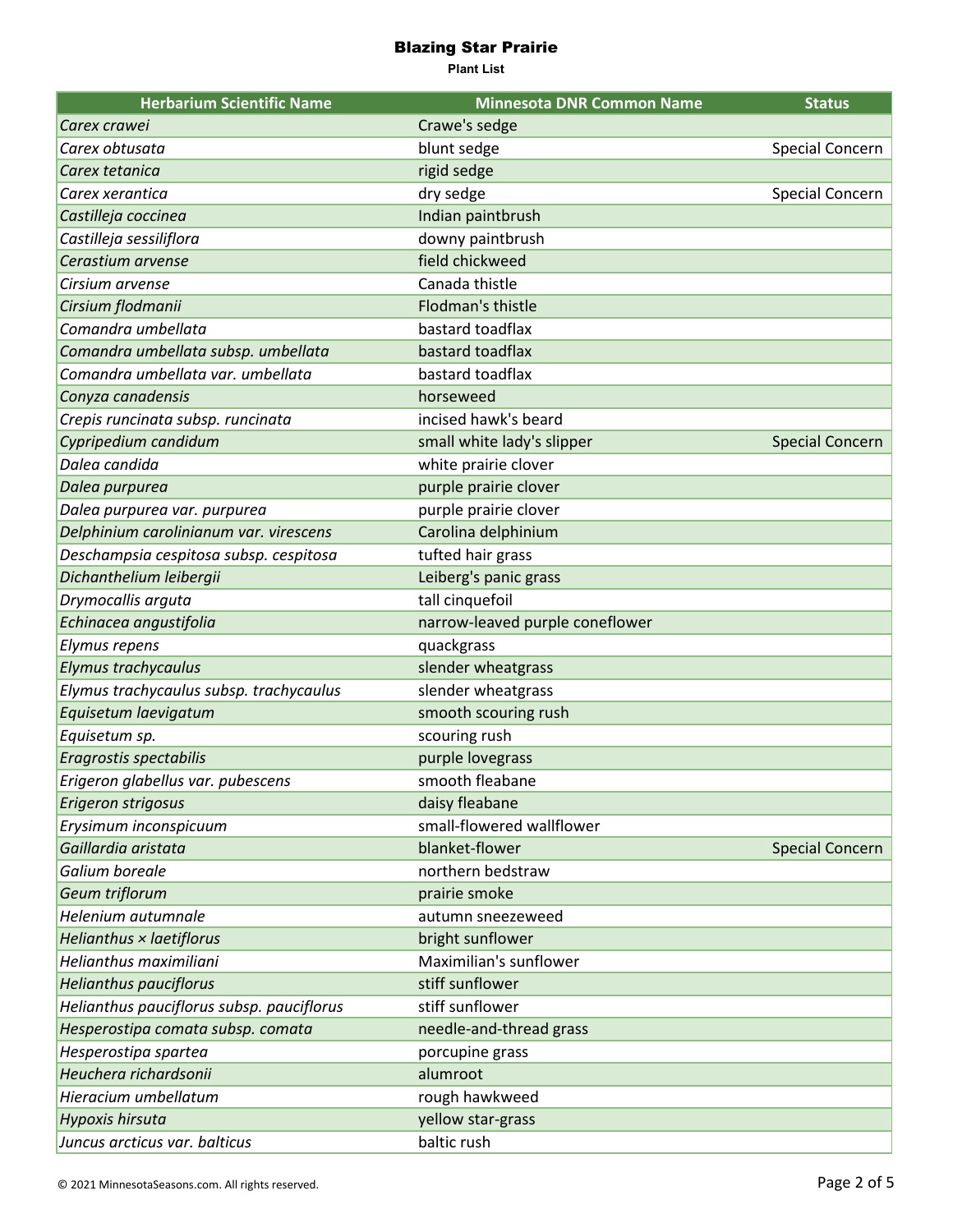| <b>Herbarium Scientific Name</b>       | <b>Minnesota DNR Common Name</b> | <b>Status</b> |
|----------------------------------------|----------------------------------|---------------|
| Koeleria macrantha                     | junegrass                        |               |
| Lactuca canadensis                     | Canada wild lettuce              |               |
| Lathyrus palustris                     | marsh vetchling                  |               |
| Lechea stricta                         | prairie pinweed                  |               |
| Liatris aspera                         | rough blazing star               |               |
| Liatris ligulistylis                   | northern plains blazing star     |               |
| Liatris punctata var. punctata         | dotted blazing star              |               |
| Liatris pycnostachya var. pycnostachya | great blazing star               |               |
| Lilium philadelphicum                  | wood lily                        |               |
| Linum rigidum var. simulans            | stiff-stem yellow flax           |               |
| Linum sp.                              | flax                             |               |
| Linum sulcatum                         | grooved yellow flax              |               |
| Linum sulcatum var. sulcatum           | grooved yellow flax              |               |
| Lithospermum canescens                 | hoary puccoon                    |               |
| Lithospermum incisum                   | narrow-leaved puccoon            |               |
| Lobelia kalmii                         | Kalm's lobelia                   |               |
| Lobelia spicata                        | pale-spiked lobelia              |               |
| Lobelia spicata var. spicata           | rough-spiked lobelia             |               |
| Lycopus americanus                     | cut-leaved bugleweed             |               |
| Lysimachia quadriflora                 | prairie loosestrife              |               |
| Maianthemum stellatum                  | starry false Solomon's seal      |               |
| Medicago lupulina                      | black medick                     |               |
| Medicago sativa                        | alfalfa                          |               |
| Melilotus alba                         | white sweet clover               |               |
| Melilotus officinalis                  | yellow sweet clover              |               |
| Mirabilis albida                       | hairy four o'clock               |               |
| Muhlenbergia cuspidata                 | Plains muhly                     |               |
| Muhlenbergia richardsonis              | mat muhly grass                  |               |
| Mulgedium pulchellum                   | beautiful blue lettuce           |               |
| Oenothera biennis                      | common evening primrose          |               |
| Oxalis stricta                         | yellow wood sorrel               |               |
| Oxalis violacea                        | violet wood sorrel               |               |
| Packera plattensis                     | prairie ragwort                  |               |
| Packera pseudaurea var. semicordata    | western heart-leaved groundsel   |               |
| Panicum capillare subsp. capillare     | witch grass                      |               |
| Panicum virgatum                       | switchgrass                      |               |
| Pedicularis canadensis                 | wood betony                      |               |
| Pediomelum argophyllum                 | silverleaf scurfpea              |               |
| Pediomelum esculentum                  | prairie turnip                   |               |
| Penstemon albidus                      | white beard tongue               |               |
| Penstemon gracilis                     | slender beard tongue             |               |
| Penstemon gracilis var. gracilis       | slender beard tongue             |               |
| Persicaria amphibia                    | water smartweed                  |               |
| Phleum pratense                        | timothy                          |               |
| Physalis virginiana                    | Virginia ground cherry           |               |
| Poa compressa                          | Canada bluegrass                 |               |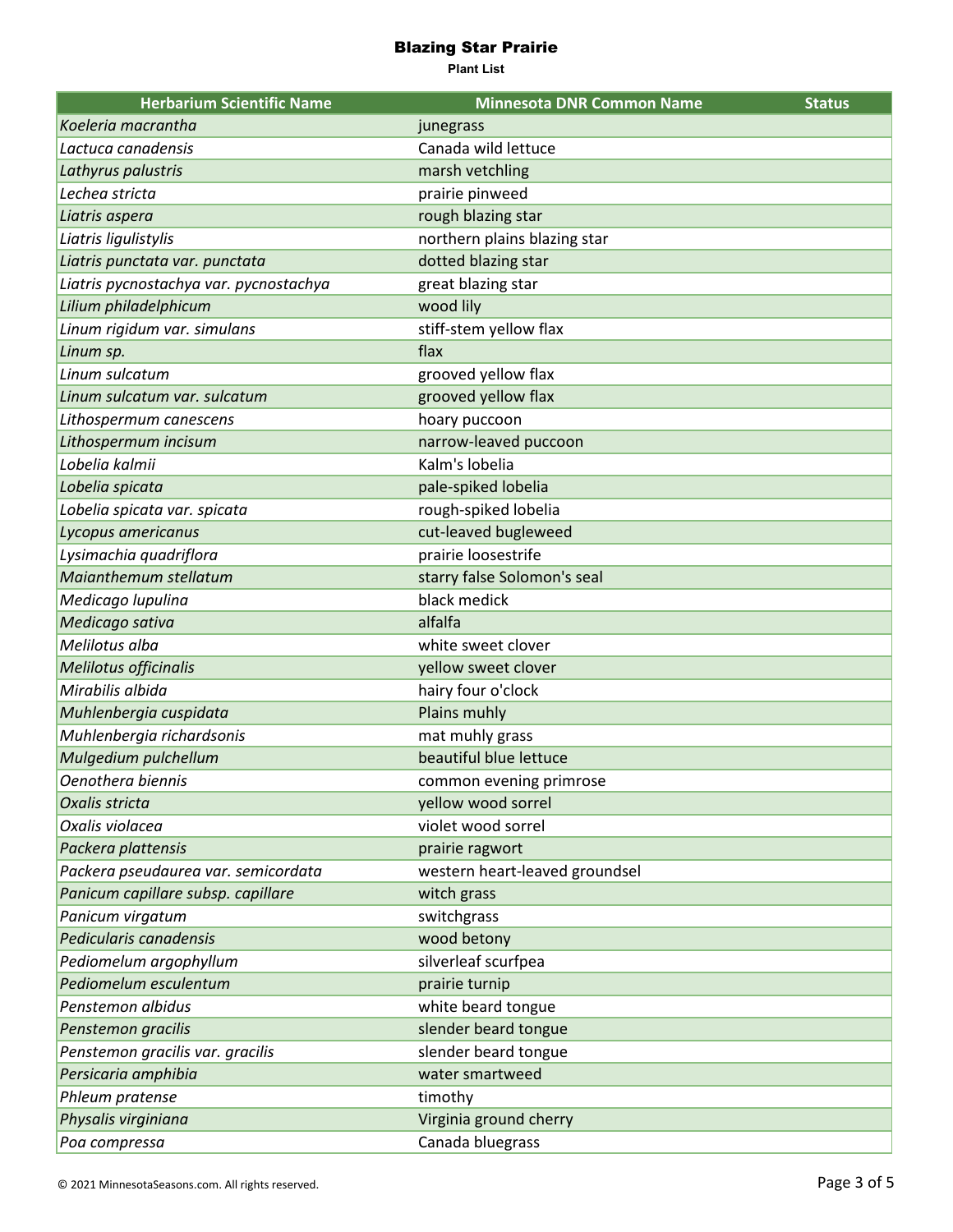| <b>Herbarium Scientific Name</b>         | <b>Minnesota DNR Common Name</b> | <b>Status</b> |
|------------------------------------------|----------------------------------|---------------|
| Poa pratensis                            | Kentucky bluegrass               |               |
| Poa pratensis subsp. angustifolia        | Kentucky bluegrass               |               |
| Poa pratensis subsp. pratensis           | Kentucky bluegrass               |               |
| Polygala senega                          | Seneca snakeroot                 |               |
| Populus tremuloides                      | quaking aspen                    |               |
| Potentilla arguta                        | tall cinquefoil                  |               |
| Potentilla pensylvanica                  | Pennsylvania cinquefoil          |               |
| Prenanthes aspera                        | hairy rattlesnakeroot            |               |
| Prenanthes racemosa                      | smooth rattlesnakeroot           |               |
| Prunella vulgaris                        | heal-all                         |               |
| Prunus virginiana var. virginiana        | chokecherry                      |               |
| Pycnanthemum virginianum                 | Virginia mountain mint           |               |
| Ranunculus rhomboideus                   | early buttercup                  |               |
| Ratibida columnifera                     | prairie coneflower               |               |
| Rosa arkansana                           | prairie rose                     |               |
| Rosa blanda                              | smooth wild rose                 |               |
| Rudbeckia hirta var. pulcherrima         | black-eyed susan                 |               |
| Salix candida                            | sage-leaved willow               |               |
| Salix discolor                           | pussy willow                     |               |
| Salix humilis                            | prairie willow                   |               |
| Salix petiolaris                         | slender willow                   |               |
| Schizachyrium scoparium var. scoparium   | little bluestem                  |               |
| Senecio integerrimus var. integerrimus   | entire ragwort                   |               |
| Setaria viridis                          | green foxtail                    |               |
| Sisyrinchium montanum var. montanum      | mountain blue-eyed grass         |               |
| Sisyrinchium mucronatum                  | pointed-petal blue-eyed grass    |               |
| Solidago × bernardii                     | bernard's goldenrod              |               |
| Solidago altissima subsp. gilvocanescens | late goldenrod                   |               |
| Solidago gigantea                        | giant goldenrod                  |               |
| Solidago jejunifolia                     | Winnipeg goldenrod               |               |
| Solidago missouriensis                   | Missouri goldenrod               |               |
| Solidago nemoralis                       | gray goldenrod                   |               |
| Solidago nemoralis subsp. nemoralis      | gray goldenrod                   |               |
| Solidago ptarmicoides                    | upland white aster               |               |
| Solidago riddellii                       | Riddell's goldenrod              |               |
| Solidago rigida                          | stiff goldenrod                  |               |
| Solidago sp.                             | goldenrod                        |               |
| Solidago speciosa var. speciosa          | showy goldenrod                  |               |
| Sorghastrum nutans                       | Indian grass                     |               |
| Spartina pectinata                       | prairie cordgrass                |               |
| Spiraea alba                             | white meadowsweet                |               |
| Sporobolus heterolepis                   | prairie dropseed                 |               |
| Stachys pilosa var. pilosa               | woundwort                        |               |
| Symphoricarpos occidentalis              | wolfberry                        |               |
| Symphyotrichum ericoides                 | heath aster                      |               |
| Symphyotrichum ericoides var. ericoides  | heath aster                      |               |